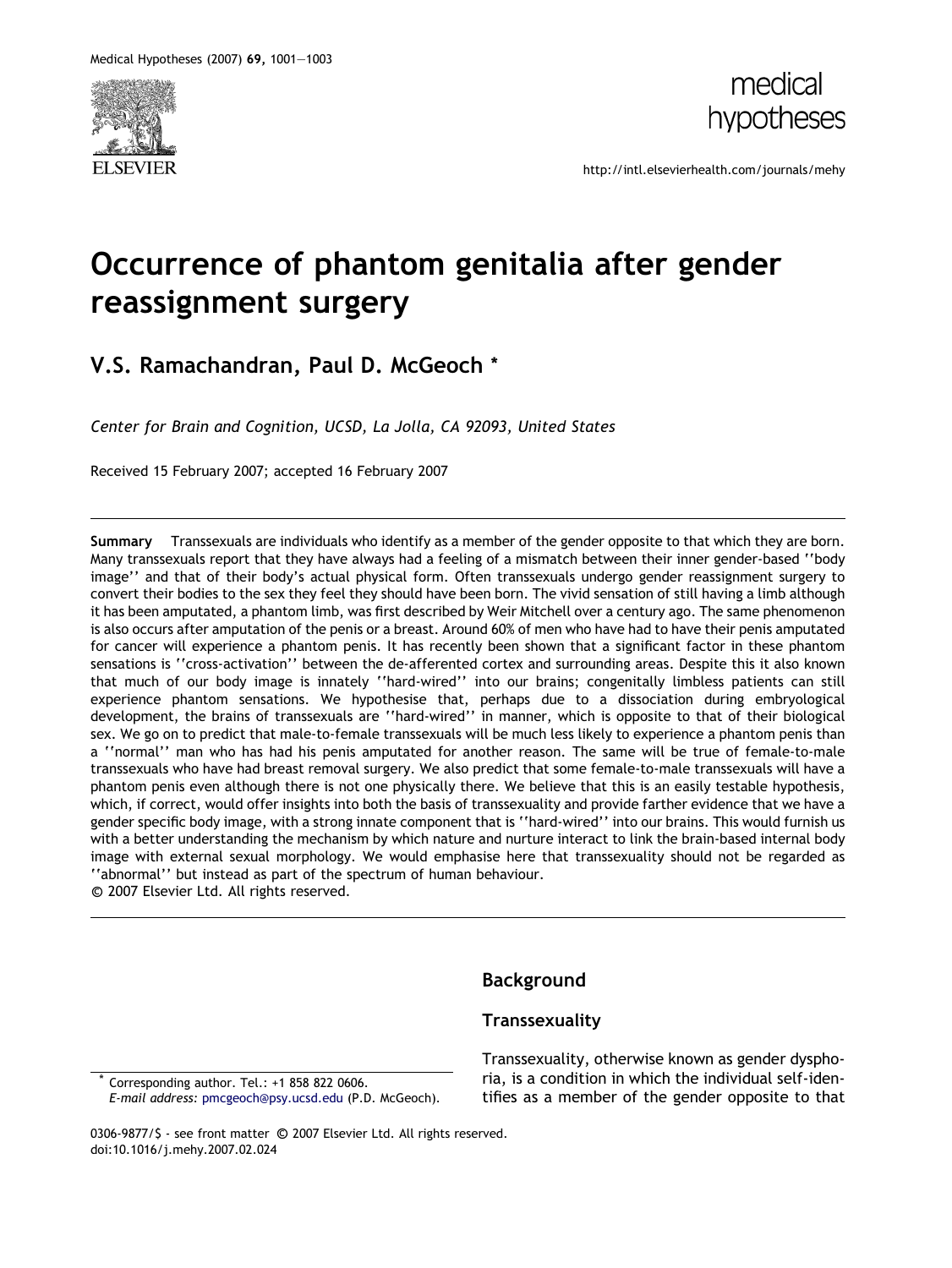which they are born [\[1,2\].](#page-2-0) Many transsexuals report that they have always had a feeling of a mismatch between their inner gender-based ''body image'' and that of their body's actual physical form. ''I feel like a woman trapped in a man's body and this penis doesn't feel like it is part of me'', is a common refrain amongst male-to-female transsexuals.

Often transsexuals undergo medical and surgical treatment to convert their bodies to the sex they feel they should have been born  $[1-4]$ . In the case of male-to-female transsexuals this gender reassignment surgery consists of removal of much of the penile tissue, in order to construct an artificial vagina [\[1\].](#page-2-0) Female-to-male transsexuals frequently have chest reconstruction surgery  $-$  a modified bilateral mastectomy  $[3]$  – and some also go on to have a phalloplasty, which is a multi-stage fashioning of a penis from the surrounding tissues [\[4\].](#page-2-0)

#### Phantom sensations

The graphic feeling of a limb still being present despite its amputation  $-$  a phantom limb  $-$  was first described by Weir Mitchell [\[5\]](#page-2-0) in the nineteenth century. However, it has only been in recent years that there has been a renewal of interest in phantom limbs as a means for investigating the plasticity of the brain and the extent to which aspects of body image are innately specified. After removal of a hand, the region of the somatosensory cortex that is de-afferented is ''taken over'' by afferents that normally innervate the adjacent face portion of the map [\[6–9\].](#page-2-0) Consequently, touching the face causes referred sensations in the phantom hand.

Although phantoms are often paralysed, some can be visually ''resurrected'' by use of a parasagital mirror positioned vertically in front of the patient so that the reflection of the normal (say left) hand appears optically superimposed on the phantom [\[6,7,9–11\]](#page-2-0). If the patient moves his left hand it creates the illusion that the right phantom arm is moving and, surprisingly, the patient also feels that it is moving. Often repeated use of this procedure can cause the patient's phantom arm to vanish [\[6,7,9,11\];](#page-2-0) indicating the remarkable malleability of body image.

Notwithstanding this malleability there is undoubtedly also a hard-wired, innately specified scaffold for body image; patients with congenital absence of both arms may also experience vivid phantoms [\[6,12,13\]](#page-2-0). We believe that phantom sensations offer an unique window into how nature and nurture interact to create one's body image.

Phantom sensations do not just occur after amputation of a limb. (Ref) Extensive data

[\[14–16\]](#page-2-0) are available regarding the phenomenon of phantom penises after amputation for malignancy; eg. Crone-Munzebrock [\[14\]](#page-2-0) found 7 out of 12 patients (58%) experienced phantom penises. The same is true of breasts in women; with phantom breast sensations described by between 33% and 53% of women who have undergone mastectomy for carcinoma [\[17–20\].](#page-2-0) These reports indicate that men have an internal image of their penis as part of their body image, and women of their breasts.

## The hypothesis

We hypothesise that, perhaps due to a dissociation during embryological development, the brains of transsexuals are ''hard-wired'' in manner, which is opposite to that of their external morphological sex. In other words, they are not merely being metaphorical when they claim there is a mismatch between their internal gender-identity and their external somatic gender.

This hypothesis allows us to make several clearly testable predictions. We predict that male-to-female transsexuals, who have undergone gender reassignment surgery, will experience a far lower incidence of having a phantom penis than men who have had their penis amputated for other reasons. Similarly, female-to-male transsexuals who have had chest reconstruction surgery will not experience phantom breast sensations as frequently as women who undergo mastectomy for cancer.

Conversely, we think that this hypothesis also predicts that some female-to-male transsexuals will have the vivid sensation of having a penis  $-$  a phantom penis  $-$  even although there is not one physically there. This would be entirely analogous to the individuals mentioned above, who are born without arms, but nonetheless have phantom limbs.

### Provisional data

We are currently investigating the above hypothesis by surveying and interviewing transsexuals. Provisional data from several dozen post-operative subjects lends support to our prediction that they have a lower incidence of phantom penis/breast sensations than ''normal'' individuals who have undergone amputation of the same appendage, for other medical reasons.

More remarkably our prediction that female-tomale transsexuals would have a phantom penis also